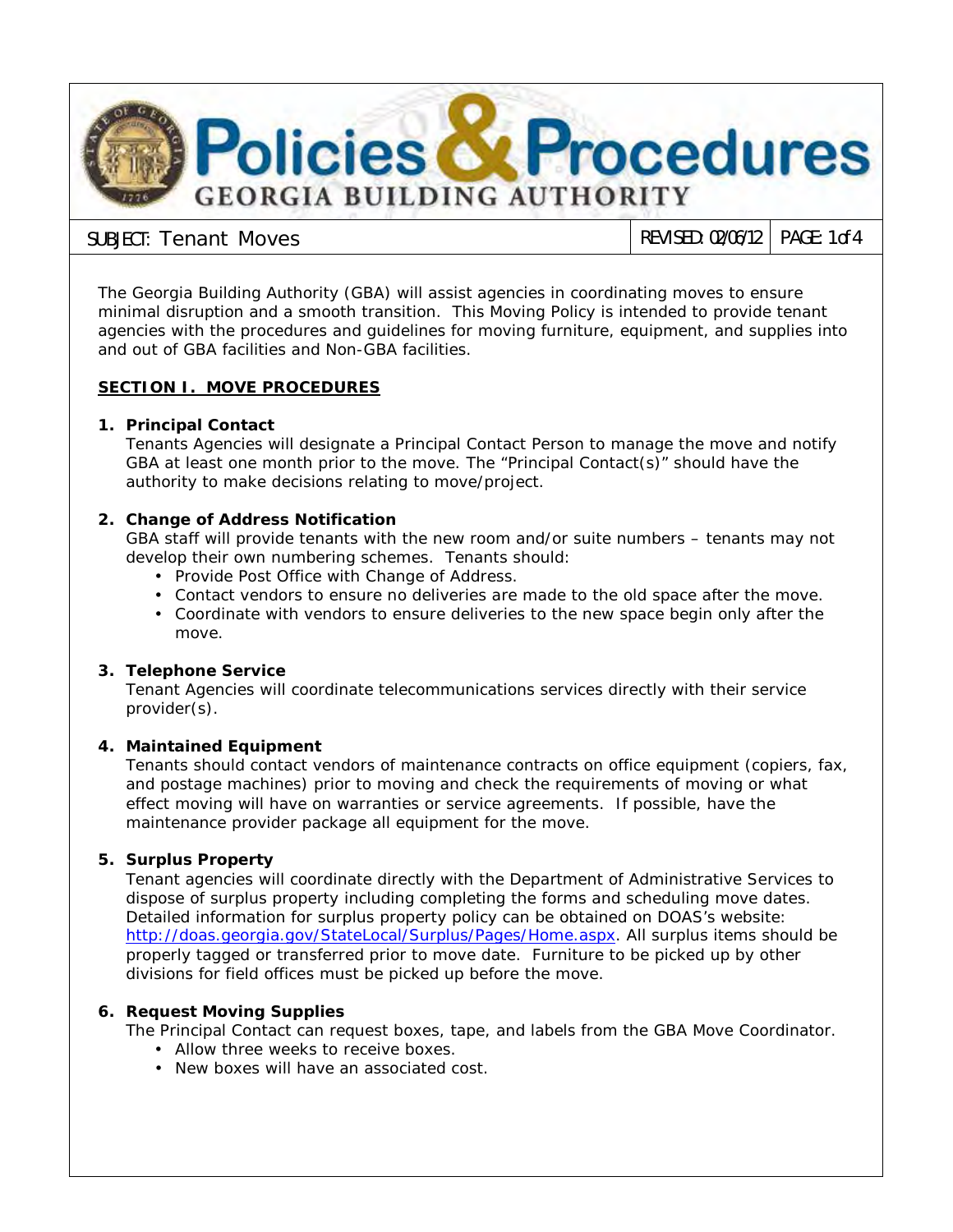**GEORGIA BUILDING AUTHORITY Policies & Procedures** 

**SUBJECT: Tenant Moves REVISED:** 02/06/12 **PAGE:** 2 of 4

#### **7. Personal Items**

All plants, personal items and breakables should be moved by their owners. We encourage tenants to take personal items home before the move and then bring them back after completion of the move.

# **8. Clean Up**

Tenant agency will place all packing material and debris in designated containers and stack flattened boxes in designated areas. GBA will remove trash from containers and pick up the boxes.

# **SECTION II. GBA MOVING SERVICES**

GBA provides moving services only for tenants moving between GBA facilities. The following procedures will ensure a smooth transition:

# **1. Packing Guidelines**

All documents, files and equipment will be packed properly by the tenant agency in preparation for the move:

- All file cabinets, tabletops, and bookcases should be cleared off.
- Bookcase shelves should be removed, taped together, and labeled to match the bookcase.
- File cabinets must be completely empty and someone on the move site must have keys to the file cabinets.
- All electrical equipment should be disconnected and the cords securely taped to the equipment or boxed and labeled.
- Desk and table drawers should be empty with any moving part securely shut and  $\mathcal{L}^{\mathcal{L}}$ taped.
- $\cdot$  Only boxes furnished by GBA should be used unless an item is in the original box, (such as computer or copier paper).
- All boxes must be secured with packing tape.
- Packing labels should be used do not write or mark on GBA boxes.
- Labels will be placed in the upper right hand side of the boxes. Labels should include:
	- (1) The name of the contact person
	- (2) The room, area, or workstation number of the new office space.

# **2. Furniture Placement**

The "Principal Contact" should provide accurate information, including a furniture layout sketch, to the GBA Move Coordinator for all existing and any new equipment going into the new location.

- Existing furniture (inside and outside of enclosed areas) will be placed according to the approved plan.
- Tape an extra copy to the doorframe of the enclosed space to ensure a successful moving day.

Note: If the new space is designed for modular workstations, any additional furniture like files, printer stands and chairs may block corridors and violate ADA and State Fire Code.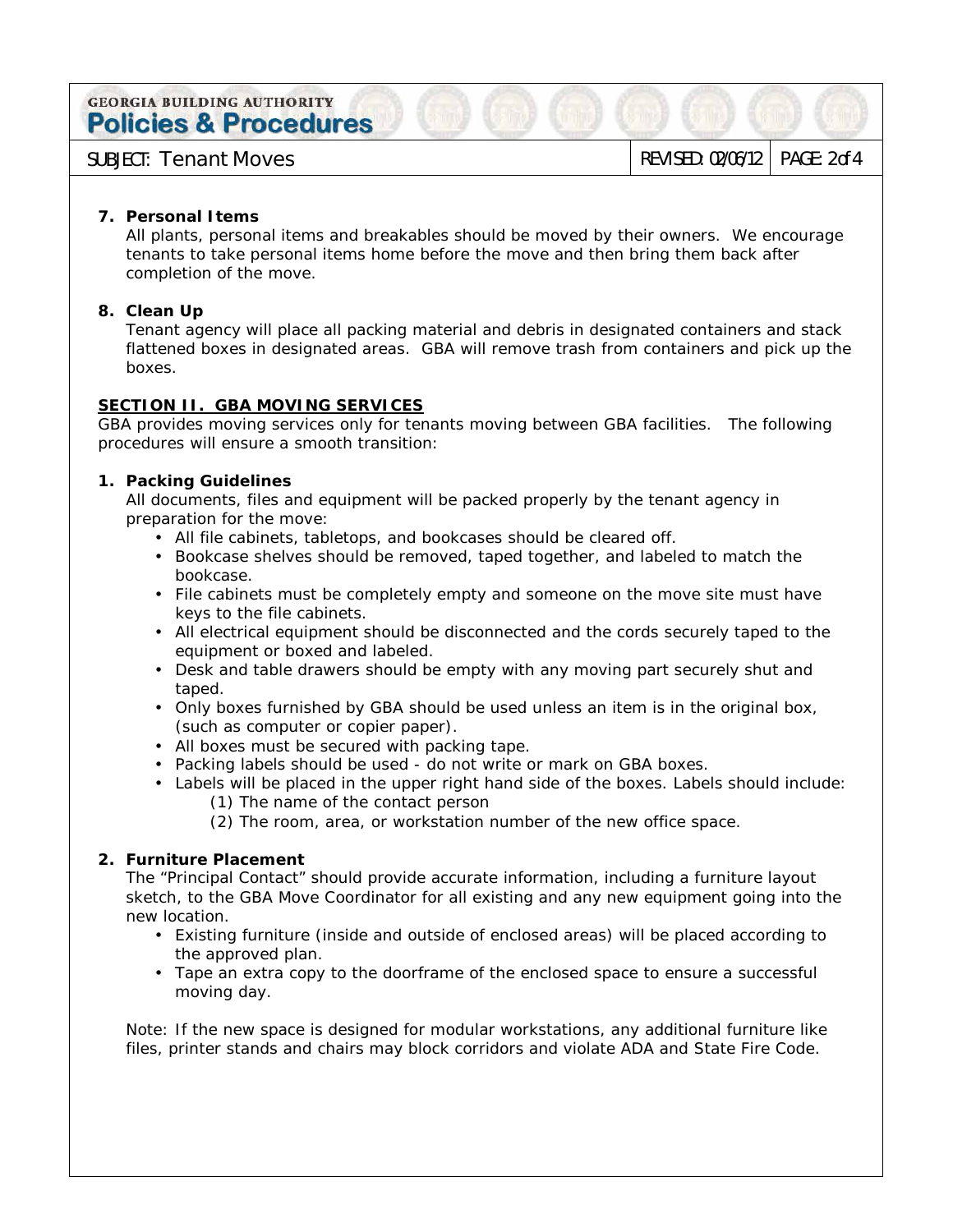**GEORGIA BUILDING AUTHORITY Policies & Procedures** 

**SUBJECT: Tenant Moves REVISED:** 02/06/12 **PAGE:** 3 of 4

# **3. Moving Day Staff Support**

The "Principal Contact" should ensure a few people who are familiar with the layout at both old and new locations are on hand to help direct the movers. Remaining staff should not come to the new location until the first regularly scheduled workday following the move.

# **4. Inspection**

After the move, the Principal Contact will inspect all equipment and materials and coordinate an assessment of any damages with the GBA move coordinator.

# **SECTION III. GBA MOVING SERVICES/TASK ORDER CONTRACTOR**

GBA can provide moving services for GBA tenants moving between GBA facilities or moving into non-GBA facilities with GBA's Task Order Moving Contractor.

- **1. The Agency Facility Coordinator** will be required to submit a request for a design/estimate work order to GBA Work Control Center at [workorder.request@gba.ga.gov.](mailto:workorder.request@gba.ga.gov)
- **2. The GBA Operations Division** will coordinate with the Agency Facility Coordinator with scheduling a tour of the facility with the GBA's Task Order Move Consultant for an estimated cost.
- **3. The Agency Facility Coordinator** must approve the submitted estimated move cost and request a reimbursable work order through the GBA Work Control Center at [workorder.request@gba.ga.gov.](mailto:workorder.request@gba.ga.gov)
- **4. The GBA Operations Division** will schedule and coordinate the move schedule with the Task Order Move Contractor and the Agency Facility Coordinator.

# **SECTION IV. CONTRACTED MOVING SERVICES**

GBA does not provide moving services when moving to or from a non-GBA facility. Outside contractors must be utilized on these occasions.

# **1. Notification**

Prior to any move into or out of a GBA facility, the Property Manager must be notified in writing thirty days prior to the move.

# **2. Scheduling**

No moves shall take place during regular business hours unless approved in advance by the Property Manager. All moves must be scheduled after 6:00 PM on weekdays or at any time on Saturdays, Sundays, or holidays. Loading/unloading is to take place only at approved loading areas.

# **3. Insurance Requirements**

It is mandatory that state agencies provide to the GBA verification of insurance coverage when contracting with outside vendors for moving operations. The standard insurance requirements for movers are as follows: